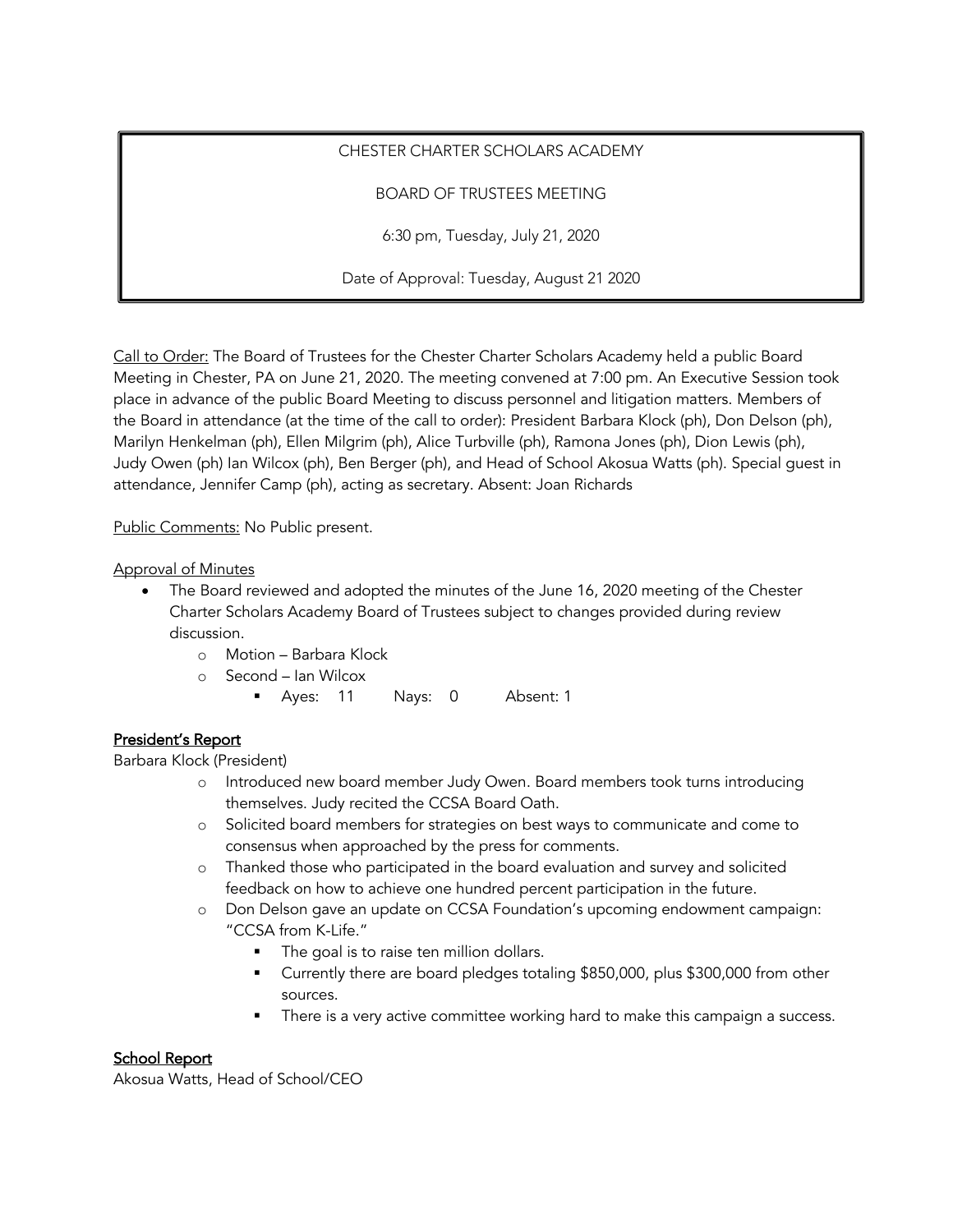- o Shared a Power Point presentation reviewing options for school reopening plans as well as pros and cons.
	- All reopening plans are guided by the principle that the health and safety of students, family and staff take the highest priority.
	- Families and staff were surveyed on three options: blended reopening model, total remote model, and total in-person model. Survey results showed:
		- $\checkmark$  The majority supported a blended reopening model, with a consecutive day schedule.
- o Brief discussions ensued on the following points:
	- Recent concern from faculty and staff regarding returning to in-person instruction, including risk of exposure, health of self and extended family members, and childcare.
	- The benefits of a totally remote first trimester, which would allow for optimization of that learning model, especially based on knowledge gained from the spring.
	- The loss of learning with a remote-only option, particularly amongst the K-3 group.
	- Chester is higher in deaths than other parts of Delco; CCSA's students are far more impacted on a percentage basis.
	- Health and safety management of a blended opening.
	- Challenges around bussing and transportation; no bussing contracts have been finalized yet.
	- Challenges around administering state testing.
- o Health and Safety Plan
	- Provisional approval of the current plan was discussed, contingent upon a July 23, 2020 meeting of the Facilities Committee.
	- Language will be added to the plan to reflect remote learning options.
	- The final plan needs to be submitted before the official start of school.

### Nominating and Governance Report

Dion Lewis and Ben Berger (Co-chairs, Nominating and Governance Committee)

o Due to time constraints, it was determined a report on the board survey will occur at the August meeting.

### Financial Report

Alice Turbiville (Finance Committee, Chair)

- o Reviewed the adoption of the blended reopening budget.
	- Discussed the fact that there is no material difference between the budgets for remote learning versus blended learning.
	- § An all remote plan will reduce some costs but will not affect revenues as long as we have the same number of students.
	- **•** The finance committee will review the budget to determine the need for any adjustments in case of total remote learning.

### Motion to Adjourn

o Motion – Barbara Klock